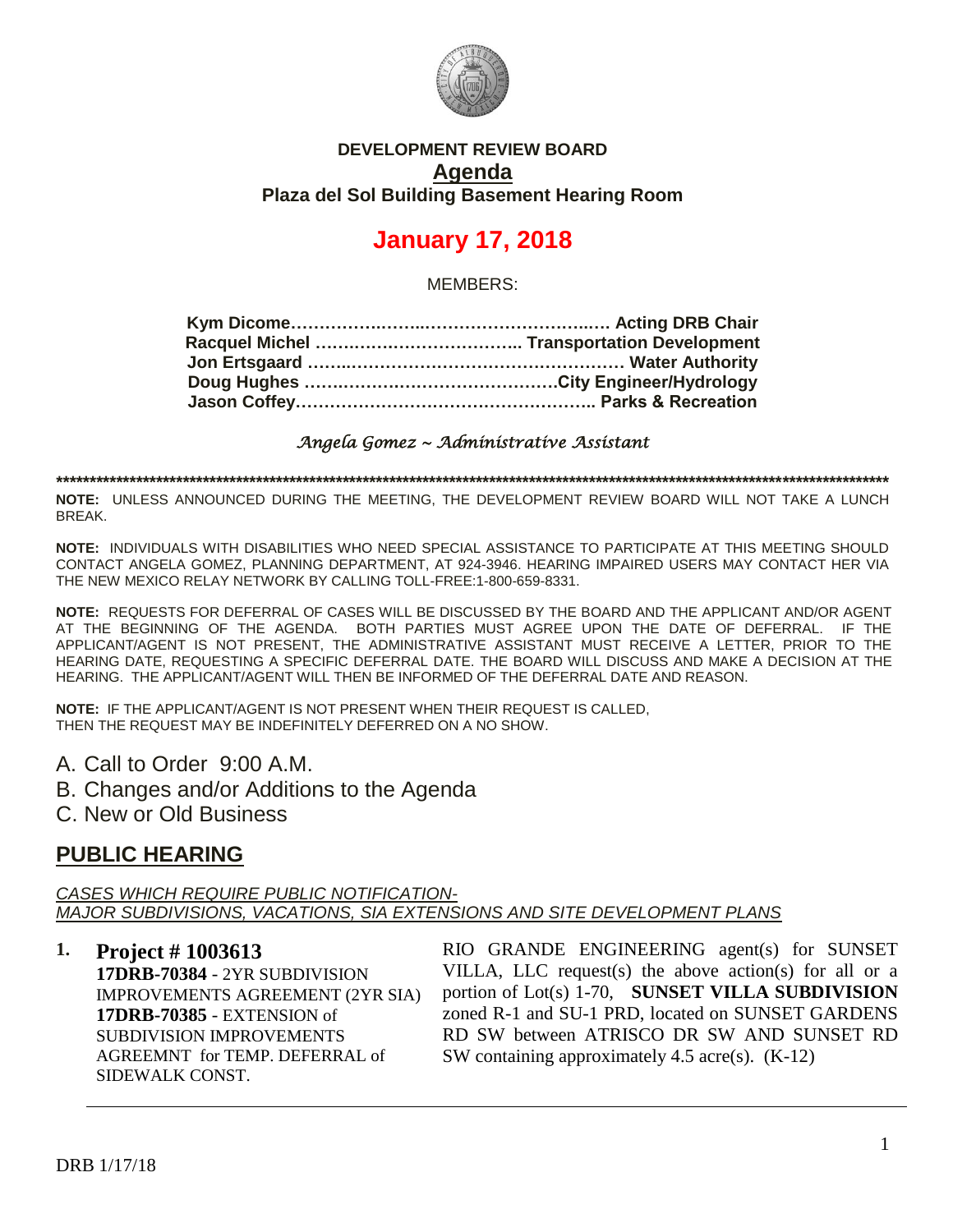| 2. | <b>Project</b> # $1010144$<br>17DRB-70380 - PRELIMINARY PLAT<br><b>APPROVAL</b><br>17DRB-70381 - SIDEWALK WAIVER<br>17DRB-70382 - SUBDIVISON DESIGN<br><b>VARIANCE FROM MIN DPM STDS</b><br>17DRB-70383 - TEMP DEFERRAL OF<br>SIDEWALK CONST. | ISAACSON AND ARFMAN PA agent(s) for SANTA<br>MONICA PLACE DEVELOPMENT, LLC request(s) the<br>above action(s) for all or a portion of Tract(s) $4-A-1$ ,<br>SANTA MONICA PLACE, zoned R-LT, located on<br>SANTA MONICA AVE NE between SAN PEDRO DR NE<br>AND LOUISIANA BLVD NE containing approximately<br>4.6301 acre(s). $(D-18)$                                                                                                                                                   |
|----|-----------------------------------------------------------------------------------------------------------------------------------------------------------------------------------------------------------------------------------------------|--------------------------------------------------------------------------------------------------------------------------------------------------------------------------------------------------------------------------------------------------------------------------------------------------------------------------------------------------------------------------------------------------------------------------------------------------------------------------------------|
| 3. | Project# 1010973<br>17DRB-70378 - VACATION OF PUBLIC<br><b>EASEMENT</b><br>17DRB-70379 - PRELIMINARY/FINAL<br>PLAT APPROVAL                                                                                                                   | ALPHA PRO SURVEYING LLC agent(s) for MARY J<br>DOW TRUST request(s) the above action(s) for all or a<br>portion of Block(s) D, Tract(s) A-2-A AND A-3,<br><b>GLENRIO HEIGHTS ADDITION, zoned C-1, located on</b><br>COORS BLVD NW between HANOVER RD NW and<br>BRAYTON RD NW containing approximately 1.6014<br>$\text{acre}(s)$ . $(J-11)$                                                                                                                                          |
| 4. | <b>Project #1011397</b><br>17DRB-70373 - SITE PLAN for BUILDING<br><b>PERMIT</b>                                                                                                                                                              | VIGIL & ASSOCIATES ARCHITECTURAL GROUP<br>agent(s) for THE HUGHES FAMILY, LLC request(s) the<br>above action(s) for all or a portion of $Lot(s)$ 29, TRACT A,<br>Block(s) 4, NORTH ALBUQUERQUE ACRES Unit(s)<br>B, zoned SU-2/M-1, located on BEVERLY HILLS east of<br>SAN MATEO BLVD NE containing approximately .893<br>$acre(s)$ . (B-18) [deferred from 1/10/18]                                                                                                                 |
| 5. | <b>Project #1008656</b><br>17DRB-70353 - VACATION of PUBLIC<br>RIGHT-OF-WAY<br>17DRB-70354 - TEMPORARY DEFERRAL<br>of SIDEWALK CONST<br>17DRB-70355 - PRELIMINARY PLAT<br><b>APPROVAL</b>                                                     | RIO GRANDE ENGINEERING agent(s) for ASHTON<br>HOMES LLC request(s) the above action(s) for all or a<br>portion of Tract(s) B, ESTATES AT GLENDALE zoned<br>SU-1 FOR RD-5DU/AC, located on GLENDALE<br><b>BETWEEN WYOMING AND BARSTOW containing</b><br>approximately 1.7 acre(s). $(B-19)$ [deferred from 1/3/18]                                                                                                                                                                    |
| 6. | <b>Project #1008435</b><br>17DRB-70194 - PRELIM/FINAL PLAT<br>17DRB-70195 - BULK LAND VARIANCE                                                                                                                                                | ISAACSON AND ARFMAN PA and SURV-TEK INC<br>agents for MECHENBIER CONSTRUCTION INC/<br>AMERICUS LLC request the referenced/above actions for<br>Old PANORAMA BOULEVARD with Tracts N-2, N-3-A,<br><b>TANOAN PROPERTIES and Tract 18, HIGH DESERT</b><br>zoned R-D, located on the west side of TRAMWAY BLVD<br>NE between ACADEMY RD NE and SAN ANTONIO DR<br>NE containing approximately 24 acres. (E-22) [Deferred from<br>8/16/17, 10/11/17, 10/25/17, 11/8/17, 11/29/17, 12/6/17] |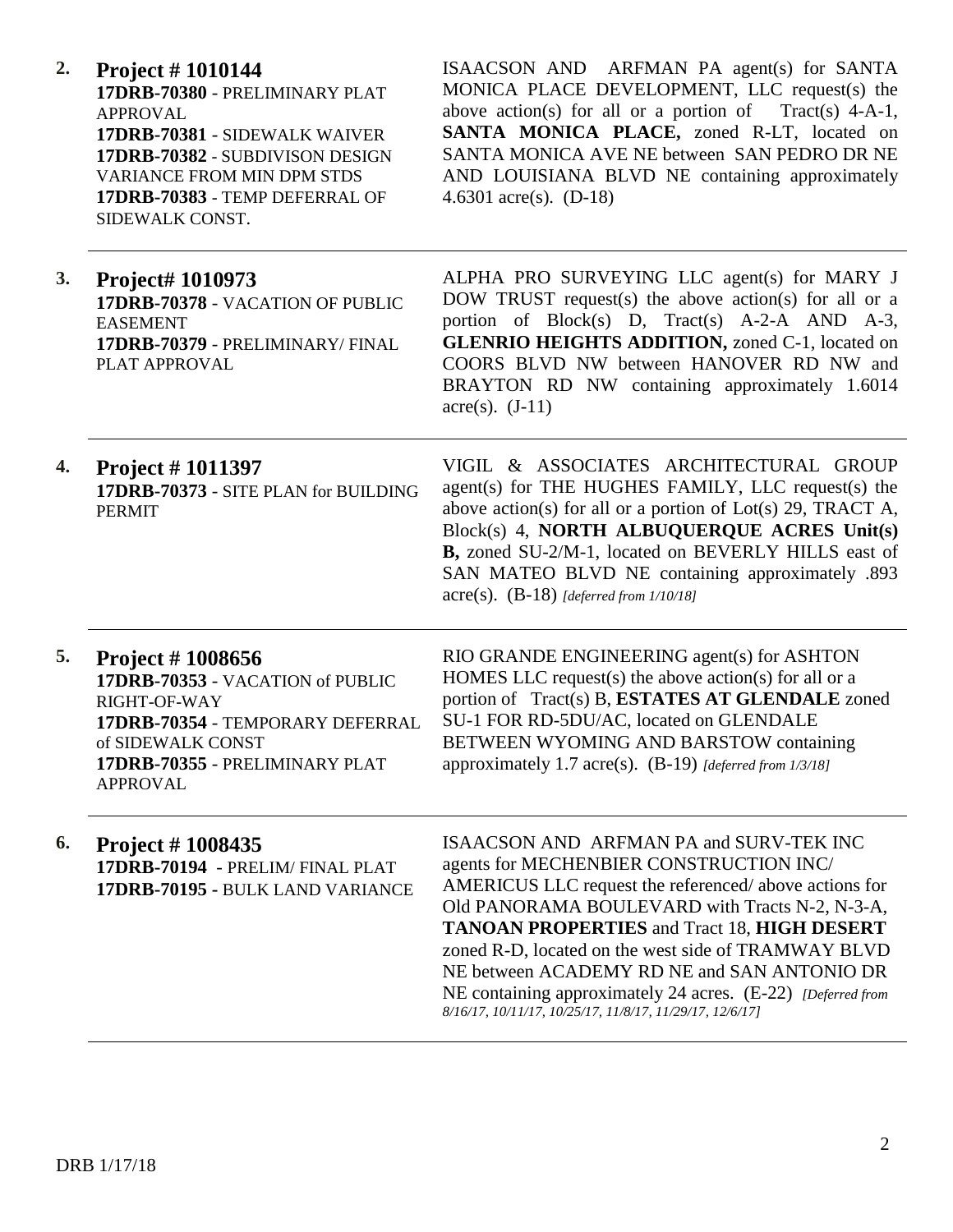# **MINOR CASES**

#### *SITE DEVELOPMENT PLANS (EPC FINAL SIGN-OFF) AMENDED PLANS AND MASTER DEVELOPMENT PLANS (CITY COUNCIL FINAL SIGN-OFF)*

| 7.  | Project# 1009573<br>18DRB-70008 - EPC APPROVED SITE<br>PLAN FOR SUBDIVISION<br>17DRB-70112 - EPC APPROVED SITE<br>PLAN FOR SUBDIVISION [5/3/17]<br>(16EPC-40074 and 40075) | WEST LLC agent(s) for<br>TIERRA<br><b>THOMAS</b><br>DEVELOPMENT COMPANY request(s) the<br>above<br>action(s) for all or a portion of Lot(s) 1A AND 2A1,<br>Block(s) 2, SUNPORT PARK, zoned IP, located on<br>TRANSPORT ST SE between FLIGHTWAY AVE SE and<br>WOODWARD RD SE containing approx. 10.69 acre(s).<br>$(M-15)$                                                                           |
|-----|----------------------------------------------------------------------------------------------------------------------------------------------------------------------------|-----------------------------------------------------------------------------------------------------------------------------------------------------------------------------------------------------------------------------------------------------------------------------------------------------------------------------------------------------------------------------------------------------|
| 8.  | Project# 1011115<br>18DRB-70006 - EPC APPROVED SITE<br>PLAN for BUILDING PERMIT<br>$(16EPC-40083)$                                                                         | <b>PLANNING</b><br><b>CONSENSUS</b><br><b>TITAN</b><br>agent(s)<br>for<br>DEVELOPMENT/CEDAR INVESTORS LLC request(s)<br>the above action(s) for all or a portion of Lot(s) A1, A2, 4-<br>12, Block(s) 5 & 6, BROWNEWELL AND LAILS<br>HIGHLAND ADDITION zoned SU-2/SU-1 FOR MX,<br>located on CENTRAL AVE NE between SPRUCE ST NE<br>and SYCAMORE ST NE containing approx. 2.85 acre(s).<br>$(K-15)$ |
| 9.  | <b>Project# 1004677</b><br>17DRB-70376 - EPC APPROVED SITE<br>PLAN for BUILD PERMIT<br>$(17EPC-40027)$                                                                     | MULLEN HELLER ARCHITECTURE<br>$agent(s)$ for<br>COUNTRY CLUB PARTNERS, LLC request(s) the above<br>$action(s)$ for all or a portion of Lot(s) 5,<br><b>COUNTRY</b><br>CLUB PLAZA SUBDIVISION zoned SU-2 FOR CLD,<br>located on LAGUNA BLVD SW BETWEEN CENTRAL<br>AVE SW AND CHACOMA PL SW containing<br>approximately 1.63 acre(s). $(J-13)$ [deferred from 1/3/18, 1/10/18]                        |
|     | 10. Project# 1003445<br>17DRB-70368 - SITE PLAN for<br><b>SUBDIVISION</b><br>17DRB-70370 - SITE PLAN for<br><b>BUILDING PERMIT</b>                                         | SBS CONSTRUCTION, LLC agent(s) for JBC2, LLC<br>request(s) the above action(s) for all or a portion of $Lot(s)$<br>A-2, FOUNTAIN HILLS PLAZA zoned SU-1 PDA<br>FOR C-1 USES, located on PARADISE BLVD NW<br>BETWEEN DAVENPORT ST NW AND LOMA FUENTE<br>AVE NW containing approximately $7.0005$ acre(s). (C-12)<br>[deferred from 1/10/18]                                                          |
| 11. | Project# 1004167<br>17DRB-70229 EPC APPROVED SDP<br>FOR BUILD PERMIT                                                                                                       | CONSENSUS PLANNING agent(s) for GUARDIAN<br>STORAGE request(s) the above action(s) for all or a portion<br>of Lot(s) 1, <b>BOSQUE PLAZA</b> zoned C-1, located on<br>BOSQUE PLAZA LN NEAR LA ORILLA AND COORS<br>containing approximately 1.72 acre(s). $(E-12)$ [deferred from<br>$8/30/17$ ]                                                                                                      |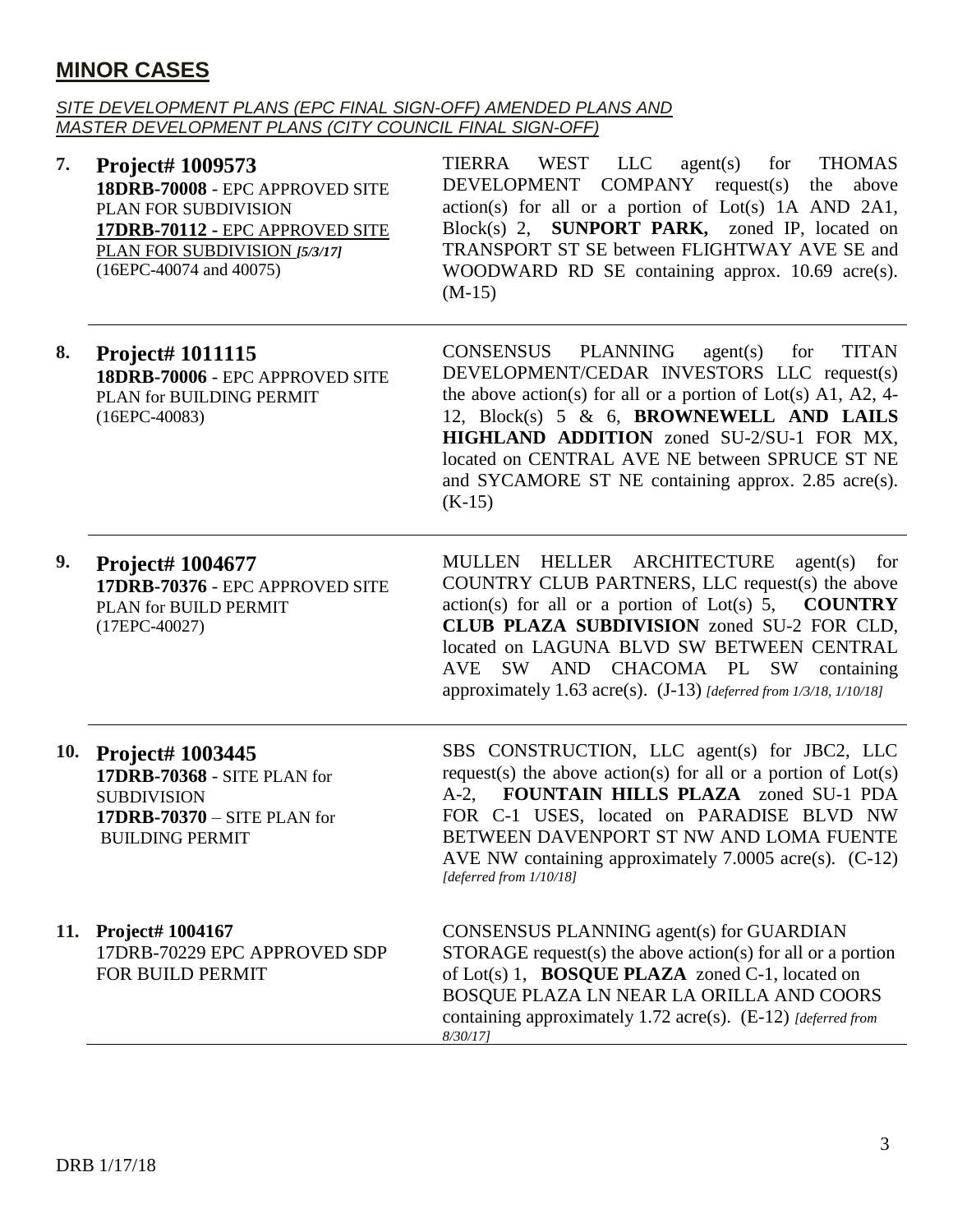|            | 12. Project# 1002739<br>18DRB-70002 - AMENDED SITE PLAN for<br><b>SUBDIVISION</b><br>18DRB-70003 - AMENDMENT TO<br>PRELIMINARY PLAT<br>18DRB-70004 - TEMPORARY DEFERRAL<br>of SIDEWALK CONST. | MARK GOODWIN AND ASSOCIATES, P.A. agent(s) for<br>KB HOME NEW MEXICO, INC request(s) the above<br>$action(s)$ for all or a portion of $Lot(s)$ 4 AND 6,<br><b>HERITAGE TRAILS Unit(s) 4, zoned R-LT/ R-D, located</b><br>on COLOBEL AVE SW between IRONSTONE ST SW<br>AND PITOCHE PL SW containing approx. 84.9303 acre(s).<br>$(N-8)$                                                         |
|------------|-----------------------------------------------------------------------------------------------------------------------------------------------------------------------------------------------|------------------------------------------------------------------------------------------------------------------------------------------------------------------------------------------------------------------------------------------------------------------------------------------------------------------------------------------------------------------------------------------------|
|            | 13. Project# 1003257<br>17DRB-70388 - EXT OF SUBDIVISION<br><b>IMPROVEMENTS AGREEMENT for</b><br>TEMPORARY DEFERRAL of SIDEWALK<br>CONST.                                                     | MARK GOODWIN AND ASSOCIATES, P.A. agent(s) for<br>SAPPHIRE, LLC AND VANTAGE BUILDERS, LLC<br>request(s) the above $action(s)$ for all or a portion of<br><b>SALTILLO Unit(s) 2, zoned R-1, located on MCMAHON</b><br>BLVD NW between SALTILLO ST NW and DRAINAGE<br>EASEMENT containing approx. 49.59 acre(s). (A-10)                                                                          |
|            | 14. Project# 1004428<br>18DRB-70007 - AMENDMENT TO<br>PRELIMINARY PLAT                                                                                                                        | MARK GOODWIN AND ASSOCIATES, P.A. agent(s) for<br>CEJA VISTA, LLC request(s) the above action(s) for all or<br>a portion of Tract(s) RR-3-A, RR-3-B, RR-3-C, RR-3-D,<br>AND RR-3-E, CEJA VISTA zoned R-2/SU-1 for C-1/R-<br>LT, located on DENNIS CHAVEZ BLVD SW south of 98 <sup>th</sup><br>ST SW and UNINCORPORATED AREAS containing<br>approximately 98.907 acre(s). $(P-9)$               |
|            | 15. Project# 1004472<br>18DRB-70001 - FINAL PLAT APPROVAL                                                                                                                                     | MARK GOODWIN AND ASSOCIATES, P.A. agent(s) for<br>PULTE HOMES OF NEW MEXICO request(s) the above<br>$action(s)$ for all or a portion of Lot(s) 8-A, Block(s) 25,<br>TIERRA SERENA (AKA GLENDESTO SBD) Unit(s) B,<br>zoned SU-2, located on GLENDALE AVE NE between<br>SAN PEDRO DR NE and LOUISIANA BLVD NE<br>containing approximately 4.7676 acre(s). (B-18)                                 |
| <b>16.</b> | <b>Project# 1010327</b><br>17DRB-70294 VACATION of PRIVATE<br><b>EASEMENT</b><br>17DRB-70295 MINOR - PRELIMINARY/<br>FINAL PLAT APPROVAL                                                      | SURV-TEK INC agent(s) for 4404 MCLEOD, LLC<br>request(s) the above action(s) for all or a portion of $Lot(s)$ 1-<br>A AND 2, NORRIS AND MARGARET PENNY<br><b>ADDITION</b> zoned M-1, located on PAN AMERICAN<br>EAST FREEWAY NE between MCLEOD RD NE and<br>BOGAN AVE NE containing approximately 4.91 acre(s).<br>(F-17) [Deferred on 11/1/17, 11/16/17, 11/29/17, 12/13/17, 12/20/17, 1/318] |